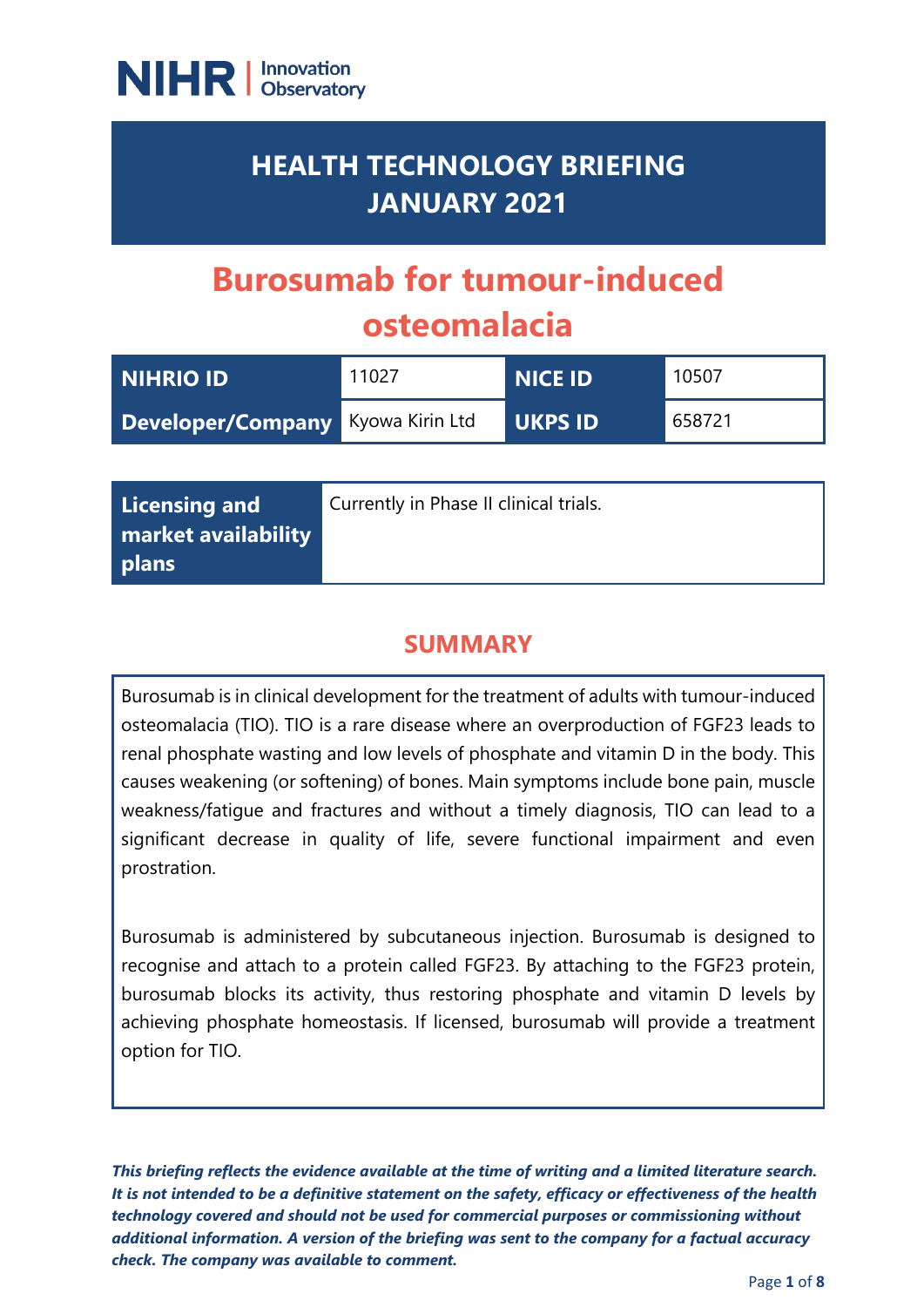### **PROPOSED INDICATION**

Treatment of adults with tumour-induced osteomalacia (TIO).<sup>1,2</sup>

# **TECHNOLOGY**

#### **DESCRIPTION**

Burosumab (Crysvita®, KNR23) is a fully human immunoglobulin 1 (IgG1) monoclonal antibody to  $FGF23<sup>3</sup>$  By binding to FGF23, burosumab inhibits FGF23 signalling, thereby increasing renal tubular phosphate reabsorption and decreasing renal phosphate excretion, as well as increasing serum levels of 1,25(OH)2D and increasing gastrointestinal absorption of phosphate. As a result, serum phosphate levels increase, and, ultimately, bone mineralisation is improved and the risk of bone disease is decreased.<sup>4</sup>

Burosumab is in clinical development for the treatment of TIO. In two phase II clinical trials (NCT02304367, NCT02722798), adults received burosumab at a weight based starting dose of 0.3mg/kg administered subcutaneously (SC) every 4 weeks (Q4W). Doses may have been titrated up to achieve fasting peak serum phosphate level within the target range of 2.5 to 4.0mg/dL.<sup>1,2</sup>

#### **INNOVATION AND/OR ADVANTAGES**

There are no approved pharmacological treatments that target the underlying pathophysiology of TIO, which is phosphate wasting. The treatment of choice for TIO is resection of a tumour with a wide margin to ensure complete tumour removal, as recurrences of these tumours have been reported.<sup>5,6</sup> When surgery is not possible, pharmacological treatment includes supplementation with oral phosphate and active vitamin D; however, oral phosphate is associated with tolerability issues and severe side effects.<sup>6,7</sup> As tumours can arise in bone or soft tissue, occur from head to toe and are typically very small in size and slowgrowing, locating these tumours is often quite challenging.<sup>8</sup> Due to the location of the tumours, surgery can also be inappropriate.<sup>6</sup>

Burosumab is the first drug that directly targets FGF23 which reduces serum levels of phosphate by regulating phosphate excretion and vitamin D activation in the kidney. By blocking excess activities of FGF23, burosumab restores phosphate reabsorption by the kidney and increases the activation of vitamin D, which enhances intestinal absorption of phosphate. 9

#### **DEVELOPMENT STATUS AND/OR REGULATORY DESIGNATIONS**

Burosumab is currently licensed in the EU/UK for the treatment of X-linked hypophosphataemia (XLH), in children and adolescents aged 1 to 17 years with radiographic evidence of bone disease, and in adults.<sup>10</sup>

The most common adverse drug reactions in adult patients include back pain, headache, tooth infection, restless legs syndrome, muscle spasms, vitamin D decrease and dizziness.<sup>10</sup>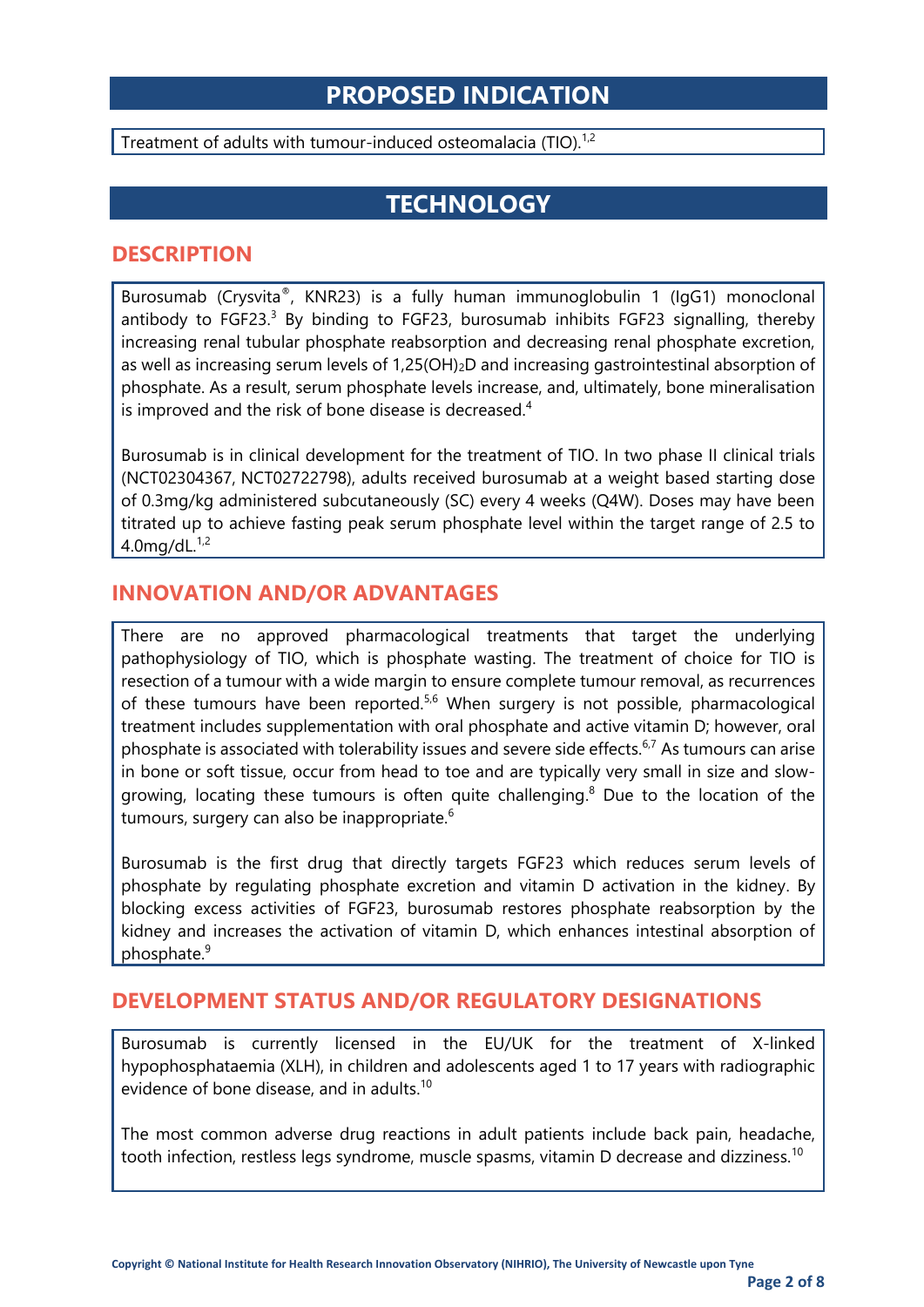Burosumab is also in phase III and II clinical development for the treatment of various XLH indications, cutaneous skeletal hypophosphataemia syndrome and epidermal nevus syndrome.<sup>11</sup>

# **PATIENT GROUP**

#### **DISEASE BACKGROUND**

TIO is an extremely rare paraneoplastic syndrome clinically characterised by bone pain, fractures and muscle weakness. It is caused by tumoral overproduction of FGF23 that acts primarily at the proximal renal tubule decreasing phosphate reabsorption and 1,25(OH)<sub>2</sub>D, thus producing hypophosphatemia and osteomalacia.<sup>12</sup> Overproduction of FGF23 levels results in a similar biochemical profile to XLH that includes low serum phosphate, phosphaturia, an abnormal tubular maximum reabsorption rate of phosphate to glomerular filtration rate, elevated alkaline phosphatase, normal calcium, and low to normal levels of 1,25(OH)<sub>2</sub>D.<sup>13</sup> Most tumours that cause TIO are small, slow-growing known as phosphaturic mesenchymal tumours. These tumours most commonly occur in the skin, muscles, or bones of the extremities or the paranasal sinuses around the head.<sup>14</sup> Most of these tumours are benign, meaning they are not associated with cancer.<sup>15</sup>

TIO is caused by the development of a tumour that releases FGF23. However, the exact causes for the development of the tumours associated with TIO are unknown. It is most likely that these tumours develop by chance.<sup>15</sup> TIO typically occurs in adults with equal gender distribution.<sup>12</sup> The symptoms of TIO include fatigue, muscle weakness, bone pain, fractures, and weakening of the bones.<sup>15</sup> The duration of symptoms before diagnosis is quite variable but averages about 2.5 years.<sup>16</sup>

#### **CLINICAL NEED AND BURDEN OF DISEASE**

Approximately 500 cases of TIO have been reported worldwide. Based on the published case reports, the average age of diagnosis is 40–45 years indicating that adults may be more vulnerable to this disease,<sup>17</sup> but TIO has also been reported in children.<sup>14,18-20</sup>

In England (2019-20), there were 4 finished consultant episodes (FCE) and 3 admissions with a primary diagnosis of other adult osteomalacia (ICD-10 code M83.8) resulting in 7 FCE bed days and 2 day cases.<sup>21</sup>

# **PATIENT TREATMENT PATHWAY**

#### **TREATMENT PATHWAY**

A stepwise approach is recommended, starting with a thorough medical history and physical examination, followed by functional imaging of the entire body, including extremities. Suspicious lesions should be confirmed by anatomical imaging, and if needed, selective venous sampling with measurement of FGF23 (if required to confirm suspicious lesion is the phosphaturic mesenchymal tumours secreting FGF23). <sup>12</sup> It has been suggested that definitive treatment of TIO is further delayed by an average of 5 years after diagnosis due to inability to find the underlying tumours.<sup>22</sup>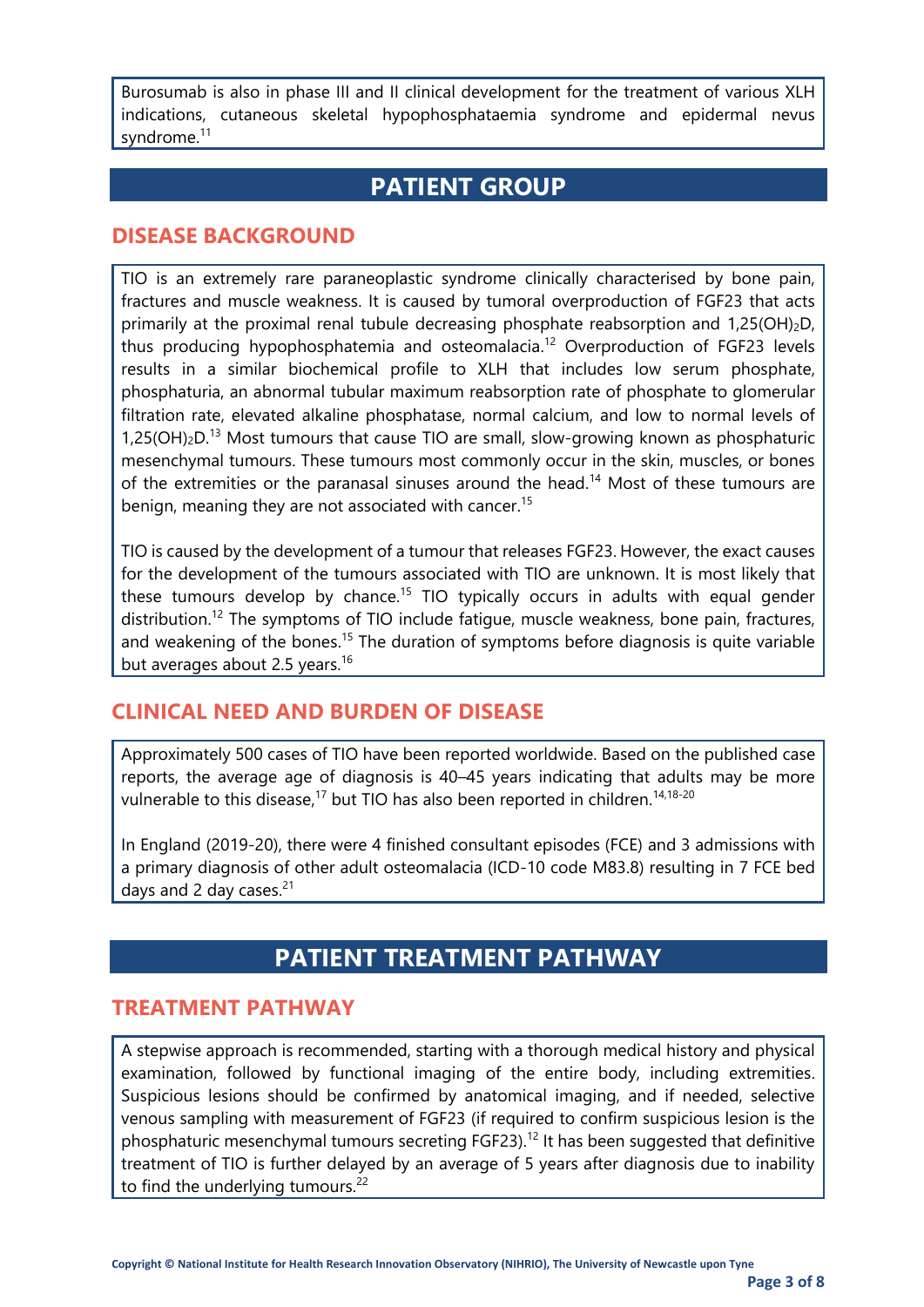The first treatment option is complete resection of the tumour with wide margins. Surgery is considered the only definitive treatment.<sup>12,18,23</sup> Sometimes complete resection is not possible, and tumours may be located in difficult to access areas, or where surgery would likely introduce significant morbidity. Image-guided ablation with radiofrequency or cryoablation is a promising alternative for this group of patients, with little morbidity and short hospital stays. 12,16,24,25

#### **CURRENT TREATMENT OPTIONS**

There are currently no approved treatment options for TIO. When it is not possible to detect and/or completely resect the tumour, oral phosphate and active vitamin D (calcitriol or alfacalcidol) supplementation is the mainstay of treatment, to improve symptoms and heal osteomalacia, while maintaining phosphatemia in the lower end of the normal range, and parathyroid hormone and alkaline phosphatase in the normal range.<sup>12,18</sup> Medical treatment should be continued for as long as the tumour is not identified or resected.<sup>26</sup>

Treatment with oral phosphate is frequently limited by the presence of gastrointestinal symptoms, such as abdominal pain and diarrhoea and side effects such as nephrocalcinosis, reduced kidney function, and hyperparathyroidism.<sup>6,7,12</sup>

#### **PLACE OF TECHNOLOGY**

If licensed, burosumab will provide a treatment option for adults with TIO.

| <b>CLINICAL TRIAL INFORMATION</b> |                                                                                                                                                                                                                                                                                                                                                     |  |
|-----------------------------------|-----------------------------------------------------------------------------------------------------------------------------------------------------------------------------------------------------------------------------------------------------------------------------------------------------------------------------------------------------|--|
| <b>Trial</b>                      | NCT02304367; A Phase 2 Open-Label Trial to Assess the<br>Efficacy and Safety of KRN23, an Antibody to FGF23, in<br>Subjects with Tumor-Induced Osteomalacia (TIO) or<br><b>Epidermal</b><br>Syndrome (ENS)-Associated<br><b>Nevus</b><br><b>Osteomalacia</b><br>Trial phase II- Completed<br>Location(s): USA<br>Primary completion date: July 2017 |  |
| <b>Trial design</b>               | Single group assignment, open label                                                                                                                                                                                                                                                                                                                 |  |
| <b>Population</b>                 | $N=14$ ; aged $\geq 18$ years; TIO-associated osteomalacia based<br>on evidence of excessive FGF23 that was not amenable to<br>cure by surgical excision of the underlying tumour/lesion                                                                                                                                                            |  |
| Intervention(s)                   | Burosumab at a starting dose of 0.3 mg/kg administered SC<br>Q4W. Doses may have been titrated up in order to achieve<br>fasting peak serum phosphate levels within the target range<br>of (0.81-1.29mmol/L (2.5 to 4.0 mg/dL)                                                                                                                      |  |
| Comparator(s)                     | No comparator                                                                                                                                                                                                                                                                                                                                       |  |
| <b>Outcome(s)</b>                 | Co-primary endpoints:<br>Percentage of participants achieving mean serum<br>phosphate levels above 0.81 mmol/L (2.5 mg/dL) at                                                                                                                                                                                                                       |  |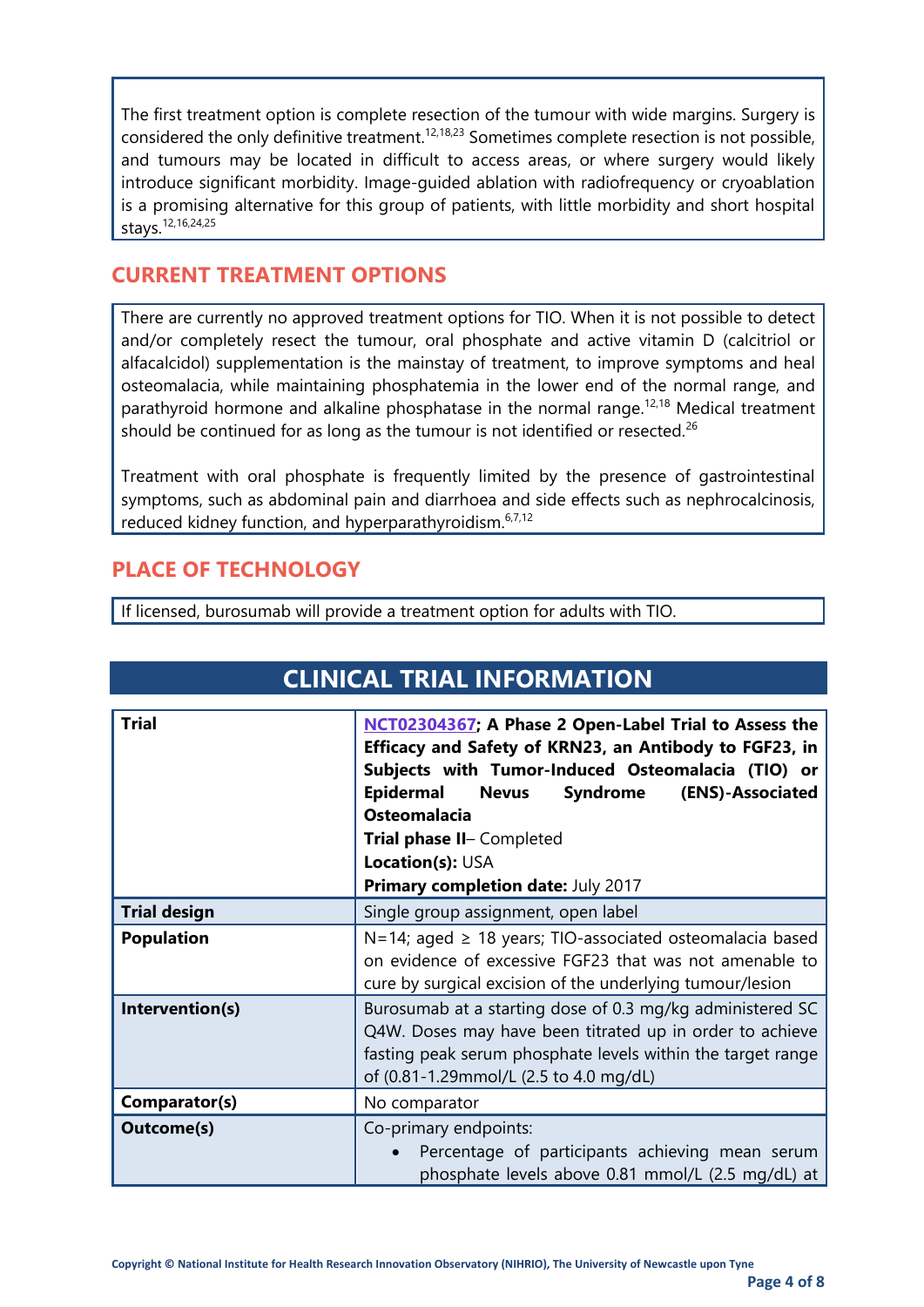|                           | the mid-Point of the dose intervals between baseline<br>and week 24 [Time frame: mid-point of each dose<br>interval from baseline to week 24 (weeks 2, 6, 10, 14<br>and 22 [there was no study visit at week 18])]<br>Change from baseline to week 48 in excess osteoid                                                                                                                                                                                                                                                                                                                                                                                                                                             |
|---------------------------|---------------------------------------------------------------------------------------------------------------------------------------------------------------------------------------------------------------------------------------------------------------------------------------------------------------------------------------------------------------------------------------------------------------------------------------------------------------------------------------------------------------------------------------------------------------------------------------------------------------------------------------------------------------------------------------------------------------------|
|                           | thickness, osteoid surface/bone surface, osteoid<br>volume/bone volume, and mineralisation lag time<br>(Time frame: baseline, week 48)                                                                                                                                                                                                                                                                                                                                                                                                                                                                                                                                                                              |
|                           | See trial record for the full list of other outcomes                                                                                                                                                                                                                                                                                                                                                                                                                                                                                                                                                                                                                                                                |
| <b>Results (efficacy)</b> | Seven (50%) patients achieved a mean serum<br>$\bullet$<br>phosphate above the lower limit of normal (0.81<br>mmol/L) (at week 22, 12 (86%) patients achieved a<br>fasting serum phosphorus level $\geq 0.81$ mmol/L) <sup>13</sup><br>of<br>Most<br>osteomalacia<br>related<br>measures<br>histomorphometric measures were improved at Week<br>48 including osteoid thickness, osteoid volume/bone<br>volume, and mineralisation lag time; osteoid<br>surface/bone surface showed no change <sup>13</sup><br>Overall, patients showed an improvement in physical<br>mobility with burosumab <sup>13</sup><br>Patients reported a reduction in pain and fatigue and<br>an increase in physical health <sup>13</sup> |
| <b>Results (safety)</b>   | Burosumab was generally well tolerated. There were<br>serious AEs in seven patients; none were<br>16<br>considered related to burosumab <sup>13</sup>                                                                                                                                                                                                                                                                                                                                                                                                                                                                                                                                                               |

| <b>Trial</b>        | NCT02722798; A Phase 2 Open-Label Trial to Assess the<br>Efficacy and Safety of KRN23 in Patients With Tumor-<br>Induced Osteomalacia or Epidermal Nevus Syndrome<br><b>Trial phase II - Completed</b><br>Location(s): Japan and Korea<br><b>Primary completion date: July 2017</b>                                                                                                                                                                                                                                                    |
|---------------------|----------------------------------------------------------------------------------------------------------------------------------------------------------------------------------------------------------------------------------------------------------------------------------------------------------------------------------------------------------------------------------------------------------------------------------------------------------------------------------------------------------------------------------------|
| <b>Trial design</b> | Single group assignment, open label                                                                                                                                                                                                                                                                                                                                                                                                                                                                                                    |
| <b>Population</b>   | N=13; aged ≥ 18 years; TIO-associated osteomalacia not<br>amenable to receive surgical excision of the offending<br>tumour/lesion                                                                                                                                                                                                                                                                                                                                                                                                      |
| Intervention(s)     | Burosumab was administered SC Q4W with the initial dose<br>being 0.3 mg/kg. According to the dose adjustment criteria,<br>the doses of burosumab at weeks 4, 8, 12, and 16 were<br>adjusted based on the serum phosphate level obtained 2<br>weeks before administration (at weeks 2, 6, 10, and 14<br>respectively). At and after week 20, the dose of burosumab<br>was set at the same level as at week 16. The dose increment<br>from the preceding administration was set at 0.2 mg/kg and<br>the maximum dose, at 2.0 mg/kg. $27$ |
| Comparator(s)       | No comparator                                                                                                                                                                                                                                                                                                                                                                                                                                                                                                                          |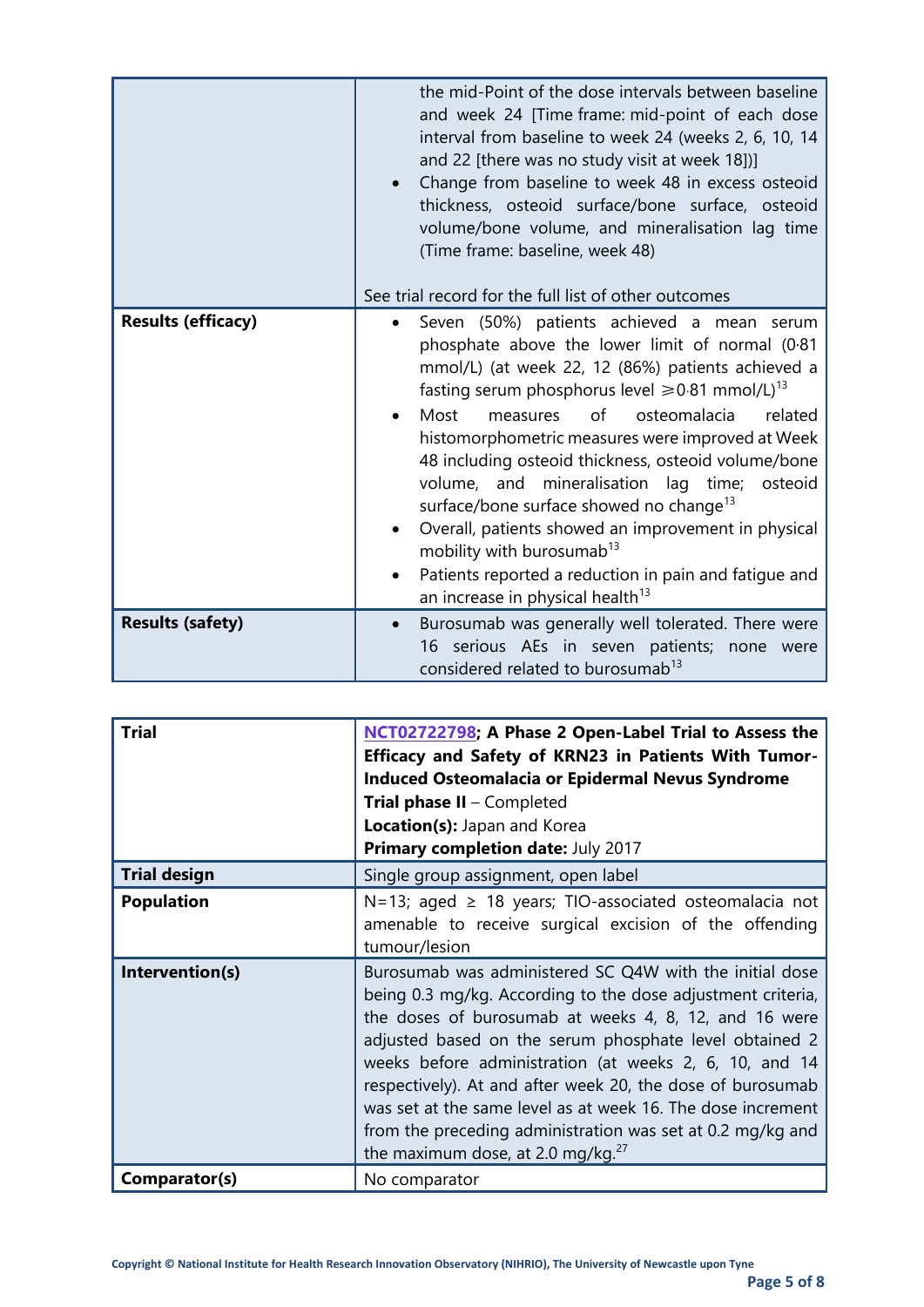| <b>Outcome(s)</b>         | Primary endpoint<br>Serum phosphate concentration at each test time<br>point<br>See trial record for the full list of other outcomes.                                                                                                                                                                                                                                                                                                                                                                                                                                                                                                                            |
|---------------------------|------------------------------------------------------------------------------------------------------------------------------------------------------------------------------------------------------------------------------------------------------------------------------------------------------------------------------------------------------------------------------------------------------------------------------------------------------------------------------------------------------------------------------------------------------------------------------------------------------------------------------------------------------------------|
| <b>Results (efficacy)</b> | Mean serum phosphate levels increased and<br>remained consistently above the lower limit of normal<br>and in the normal range from week 14 to week 112 <sup>27</sup><br>All metabolic bone markers initially increased after<br>the start of burosumab administration. They reached<br>maximum values at week 16 or 24 and then gradually<br>decreased $^{27}$<br>Bone biopsy data were poor, therefore no notable<br>change was observed in osteoid<br>thickness,<br>osteoid/bone surface, and osteoid/bone volume <sup>27</sup><br>Overall, the patients' physical mobility improved after<br>$\bullet$<br>the start of burosumab administration <sup>27</sup> |
| <b>Results (safety)</b>   | Burosumab was generally well tolerated, with no<br>$\bullet$<br>treatment - related AEs of grade $\geq 3$ and no<br>treatment-related serious AEs <sup>27</sup>                                                                                                                                                                                                                                                                                                                                                                                                                                                                                                  |

# **ESTIMATED COST**

The list price of burosumab solution for injection is £2,992 per 10mg/ml vial, £5,984 per 20mg/ml vial and £8,976 per 30 mg/ml vial. $^{28}$ 

# **RELEVANT GUIDANCE**

#### **NICE GUIDANCE**

• No relevant quidance identified.

### **NHS ENGLAND (POLICY/COMMISSIONING) GUIDANCE**

• No relevant quidance identified.

### **OTHER GUIDANCE**

• No relevant guidance identified.

# **ADDITIONAL INFORMATION**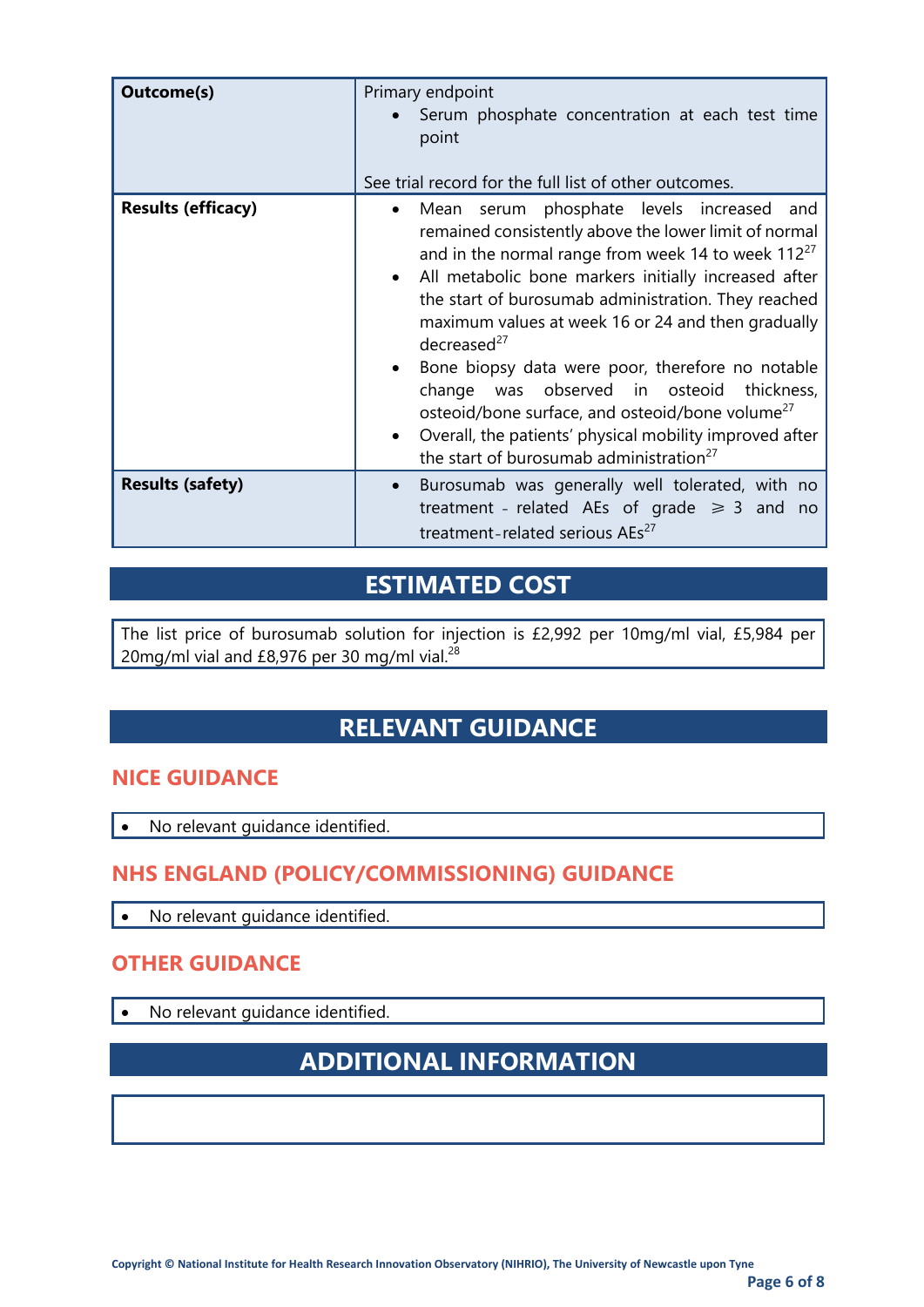### **REFERENCES**

- 1 Clinicaltrials.gov. *A Phase 2 Open-Label Trial to Assess the Efficacy and Safety of KRN23, an Antibody to FGF23, in Subjects With Tumor-Induced Osteomalacia (TIO) or Epidermal Nevus Syndrome (ENS)-Associated Osteomalacia*. *Trial ID: NCT02304367*. Status: Active, not recruiting. Available from:<https://clinicaltrials.gov/ct2/show/study/NCT02304367> [Accessed 02 January 2021].
- 2 Clinicaltrials.gov. *A Phase 2 Open-Label Trial to Assess the Efficacy and Safety of KRN23 in Patients With Tumor-Induced Osteomalacia or Epidermal Nevus Syndrome*. *Trial ID: NCT02722798*. Status: Active, not recruiting. Available from: <https://clinicaltrials.gov/ct2/show/NCT02722798> [Accessed 19 January 2021].
- 3 European Medicine Agency (EMA). *Crysvita.* Available from: <https://www.ema.europa.eu/en/medicines/human/EPAR/crysvita#product-information-section> [Accessed 19 January 2020].
- 4 Lyseng-Williamson K. Burosumab in X-linked hypophosphatemia: a profile of its use in the USA. *Drugs and Therapy Perspectives*. 2018;34(11):497-506. Available from: [https://www.ncbi.nlm.nih.gov/pmc/articles/PMC6223702/#:~:text=By%20binding%20to%20FGF](https://www.ncbi.nlm.nih.gov/pmc/articles/PMC6223702/#:~:text=By%20binding%20to%20FGF23%20and,1) [23%20and,1\)](https://www.ncbi.nlm.nih.gov/pmc/articles/PMC6223702/#:~:text=By%20binding%20to%20FGF23%20and,1).
- 5 Chong WH, Andreopoulou P, Chen CC, Reynolds J, Guthrie L, Kelly M, et al. Tumor localization and biochemical response to cure in tumor-induced osteomalacia. *J Bone Miner Res*. 2013 Jun;28(6):1386-98. Available from: [https://doi.org/10.1002/jbmr.1881.](https://doi.org/10.1002/jbmr.1881)
- 6 Minisola S, Peacock M, Fukumoto S, Cipriani C, Pepe J, Tella SH, et al. Tumour-induced osteomalacia. *Nat Rev Dis Primers*. 2017 Jul 13;3:17044. Available from: [https://doi.org/10.1038/nrdp.2017.44.](https://doi.org/10.1038/nrdp.2017.44)
- 7 Carpenter TO, Imel EA, Holm IA, Jan de Beur SM, Insogna KL. A clinician's guide to X-linked hypophosphatemia. *J Bone Miner Res*. 2011 Jul;26(7):1381-8. Available from: [https://doi.org/10.1002/jbmr.340.](https://doi.org/10.1002/jbmr.340)
- 8 Dadoniene J, Miglinas M, Miltiniene D, Vajauskas D, Seinin D, Butenas P, et al. Tumour-induced osteomalacia: a literature review and a case report. *World J Surg Oncol*. 2016 Jan 8;14(1):4. Available from: [https://doi.org/10.1186/s12957-015-0763-7.](https://doi.org/10.1186/s12957-015-0763-7)
- 9 Kyowa Kirin. *Kyowa Kirin Announces Approval of Crysvita® (burosumab) for the Treatment of FGF23-related Hypophosphatemic Rickets and Osteomalacia in Japan.* Available from: [https://www.kyowakirin.com/media\\_center/news\\_releases/2019/e20190920\\_01.html](https://www.kyowakirin.com/media_center/news_releases/2019/e20190920_01.html) [Accessed 02 January 2021].
- 10 electronic Medcines Compendum (emc). *Crysvita 10 mg solution for injection.* Available from: <https://www.medicines.org.uk/emc/product/9779/smpc> [Accessed 02 January 2021].
- 11 Clinicaltrials.gov. *Burosumab:Phase 2, 3.* Available from: [https://www.clinicaltrials.gov/ct2/results?term=Burosumab&age\\_v=&gndr=&type=&rslt=&pha](https://www.clinicaltrials.gov/ct2/results?term=Burosumab&age_v=&gndr=&type=&rslt=&phase=1&phase=2&Search=Apply) [se=1&phase=2&Search=Apply](https://www.clinicaltrials.gov/ct2/results?term=Burosumab&age_v=&gndr=&type=&rslt=&phase=1&phase=2&Search=Apply) [Accessed 02 January 2021].
- 12 Florenzano P, Gafni RI, Collins MT. Tumor-induced osteomalacia. *Bone Rep*. 2017 Dec;7:90-7. Available from: [https://doi.org/10.1016/j.bonr.2017.09.002.](https://doi.org/10.1016/j.bonr.2017.09.002)
- 13 Jan de Beur SM, Miller PD, Weber TJ, Peacock M, Insogna K, Kumar R, et al. Burosumab for the Treatment of Tumor-induced Osteomalacia. *J Bone Miner Res*. 2020 Dec 18. Available from: [https://doi.org/10.1002/jbmr.4233.](https://doi.org/10.1002/jbmr.4233)
- 14 Feng J, Jiang Y, Wang O, Li M, Xing X, Huo L, et al. The diagnostic dilemma of tumor induced osteomalacia: a retrospective analysis of 144 cases. *Endocr J*. 2017 Jul 28;64(7):675-83. Available from: [https://doi.org/10.1507/endocrj.EJ16-0587.](https://doi.org/10.1507/endocrj.EJ16-0587)
- 15 Genetic and Rare Diseases Information Center (GARD). *Oncogenic osteomalacia.* Available from: <https://rarediseases.info.nih.gov/diseases/9652/oncogenic-osteomalacia> [Accessed 02 January 2021].
- 16 Tutton S, Olson E, King D, Shaker JL. Successful treatment of tumor-induced osteomalacia with CT-guided percutaneous ethanol and cryoablation. *The Journal of Clinical Endocrinology & Metabolism*. 2012;97(10):3421-5. Available from: [https://doi.org/10.1210/jc.2012-1719.](https://doi.org/10.1210/jc.2012-1719)